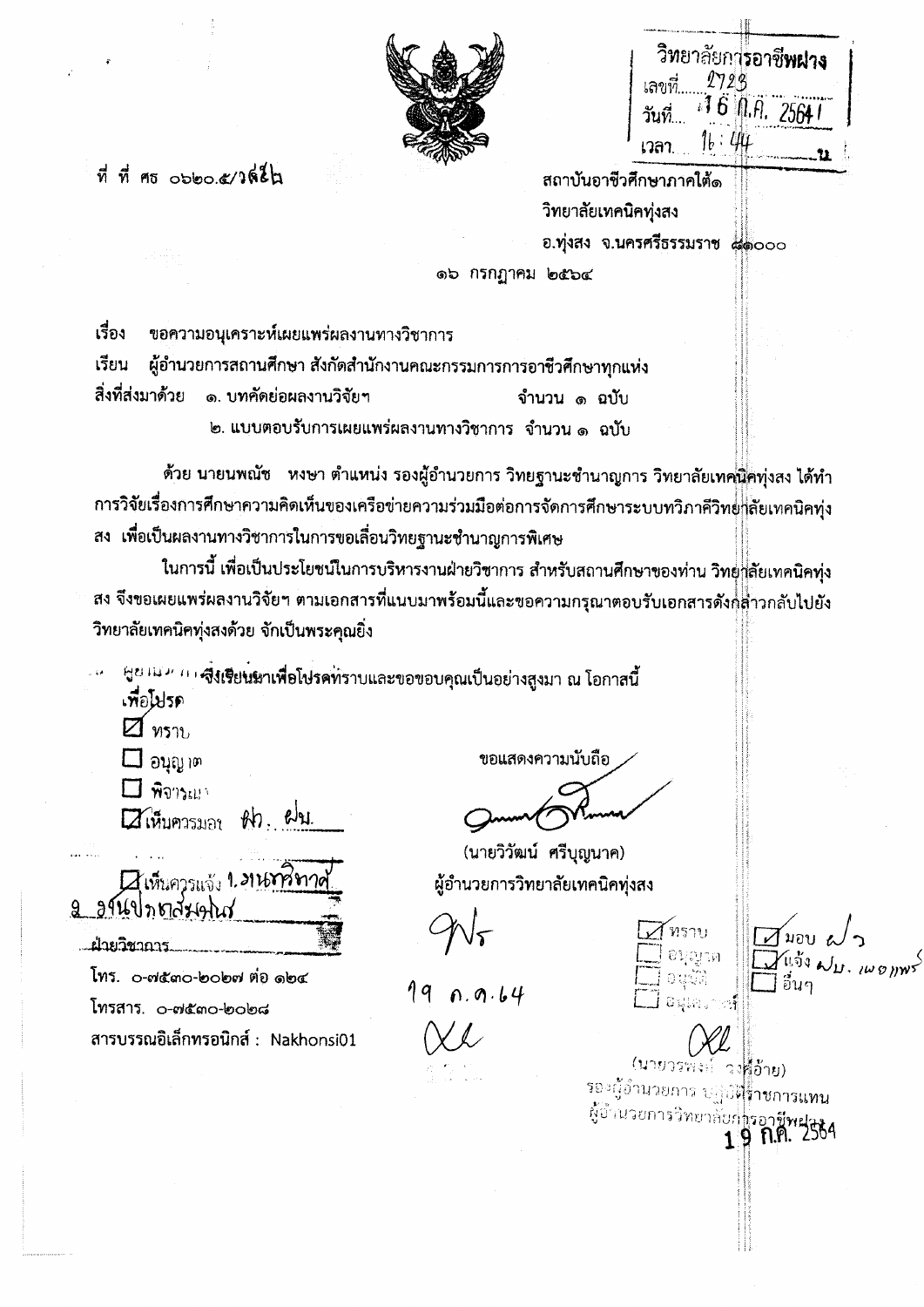| เรื่องที่วิจัย | : การศึกษาความคิดเห็นของเครือข่ายความร่วมมือต่อการจัดการอาชีพสึกษา   |  |
|----------------|----------------------------------------------------------------------|--|
|                | ระบบทวิภาคี วิทยาลัยเทคนิคทุ่งสง                                     |  |
| ผู้วิจัย       | : นายนพณัฐ หงษา                                                      |  |
| ปีที่วิจัย     | : 2563                                                               |  |
|                | สถานที่วิจัย : วิทยาลัยเทคนิคทุ่งสง อำเภอทุ่งสง จังหวัดนครศรีธรรมราช |  |
|                | สำนักงานคณะกรรมการการอาชีวศึกษา                                      |  |

## บทคัดย่อ

การวิจัย เรื่อง การศึกษาความคิดเห็นของเครือข่ายความร่วมมือต่อการจัดการอ่าชีวศึกษา ระบบทวิภาคี วิทยาลัยเทคนิคทุ่งสง มีวัตถุประสงค์การวิจัยเพื่อศึกษาความคิดเห็นของเครือข่าย ความร่วมมือต่อการจัดการอาชีวศึกษาระบบทวิภาคี วิทยาลัยเทคนิคทุ่งสง กลุ่มตัวอย่างที่ใช้ในการวิจัย คือ ผู้บริหารและครู จำนวน 32 คน ผู้ปกครอง จำนวน 209 คน นักเรียนและนักศึกษา จำนวน 209 คน ครูฝึกในสถานประกอบการ จำนวน 54 คน รวมทั้งหมด 504 คน ขนาดของกลุ่มตัวอย่างแต่ละกลุ่มได้ จากการคำนวณโดยใช้ สูตร Taro Yamane และใช้วิธีการสุ่มตัวอย่างอย่างง่าย เครื่องมือที่ใช้ในการวิจัย ครั้งนี้เป็นแบบสอบถามความคิดเห็นของเครือข่ายความร่วมมือต่อการจัดการศึกษาระปปู่เทวิภาคี วิทยาลัยเทคนิคทุ่งสง ซึ่งลักษณะของข้อคำถามเป็นแบบมาตรประมาณค่า (Rating scale) 5 ระดับ มีค่า IOC อยู่ระหว่าง 0.75 – 1.00 และมีค่าความเชื่อมั่นเท่ากับ 0.84 การวิเคราะห์ข้อมูลโตยคำนวณ ค่าความถี่ ค่าร้อยละ ค่าเฉลี่ย ค่าความเบี่ยงเบนมาตรฐาน การวิเคราะห์แปรปรวนแบบทางเดียว (One way ANOVA) และเปรียบเทียบรายคู่โดยใช้การวิเคราะห์เซฟเฟ่ (Scheffe')

ผลการวิจัย พบว่า

1. ผู้บริหารและครู ผู้ปกครอง นักเรียนและนักศึกษา และครูฝึกในสถานประกอบการมีคุ่}ขมคิดเห็น ต่อการจัดการอาชีวศึกษาระบบทวิภาคี ในภาพรวมอยู่ในระดับมาก

2. ผู้บริหารและครู ผู้ปกครอง นักเรียนและนักศึกษา และครูฝึกในสถานประกอบก่ารมีความ คิดเห็นต่อการจัดการอาชีวศึกษาระบบทวิภาคี ในภาพรวมและรายด้าน 3 ด้าน คือ ด้านการสร้าง ความรู้ความเข้าใจร่วมกัน ด้านผู้ใช้ร่วมคิดและผู้ผลิตร่วมสร้างให้เกิดประโยชน์ร่วมกัน แล่ะด้านการ สร้างระบบแลกเปลี่ยนข้อมูลและฐานข้อมูลร่วมกัน แตกต่างกันอย่างมีนัยสำคัญทางสถิติที่ระดับ .05 ส่วนด้านด้านการขับเคลื่อนกลยุทธ์สู่การปฏิบัติร่วมกัน ด้านระบบเครือข่ายที่มีความเข้มแข็ง ด้านการ สร้างระบบสนับสนุนช่วยเหลือซึ่งกันและกัน และด้านระบบการถ่ายทอดและแลกเปลี่ยุ่นเรียนรู้ ร่วมกันไม่แตกต่างกับ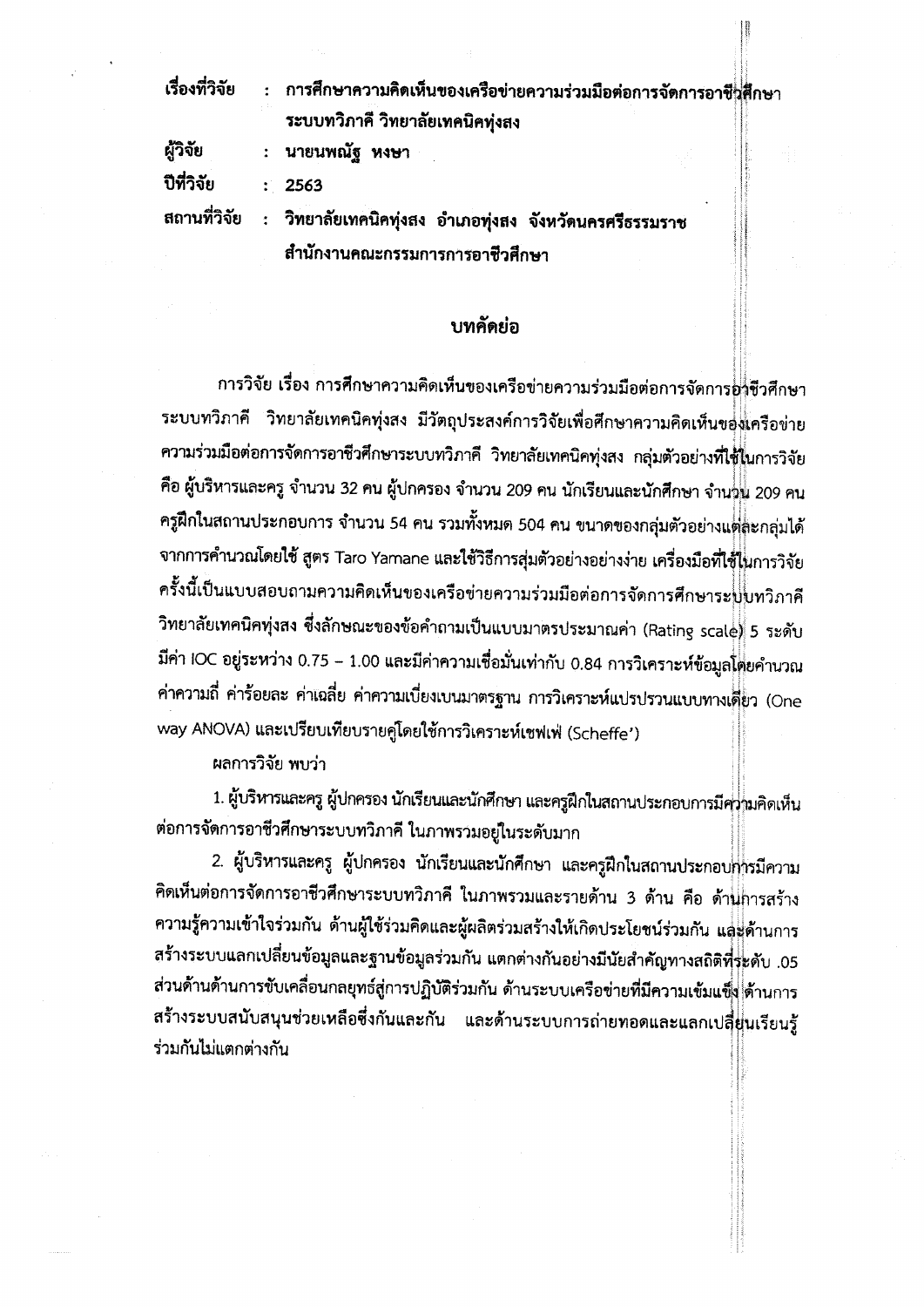**Research Title** : A study of the opinion of the collaborative network towards the management of vocational education, bitateral system, Thungsong Technical College

Author  $\ddot{\bullet}$ Mr.Nopphanat Hongsa

Year 2020  $\mathbb{Z}^{\mathbb{Z}}$ 

: Thungsong Technical College, Thungsong District, **Educational** 

NakhornSithammarat Province. Office of the Vocational Commission Institution

## **Abstract**

The purposes of this study were to find out a study of the opinions of the cooperation network on the management of vocational education in the bilateral system of Thungsong Technical College

The sample group were 32 administrators and teachers, parents of  $209$ , 209  $\,$ students and 54 instructors in the workplace. Total are 504 persons. The size of each sample group was calculated using the Taro Yamane formula and using a simple sampling method. The research instrument used in collecting the  $\frac{1}{10}$  were a five-point Likert scale questionnaire was the opinion questionnaire of cooperation networks towards vocational education management, bilateral system of Thung Song Technical College. The IOC is between 0.75 to 1.00 and the reliability was  $0.84$ . The data were analyzed by calculating the frequency percentage average, standard deviation (S.D.), one-way analysis of variance and pairwise comparison  $\big|\mathbf{p}\big|$ y using Scheffe' analysis.

The results of the study revealed that;

1. The administrators and teachers, parents, students and instructors in the workplace have the opinions on the management of vocational education in the bilateral system. The overall level is at a high level.

2. Overall and on 3 sides were is : to create mutual understanding, users share ideas and manufacturers together to generate mutual benefits and create a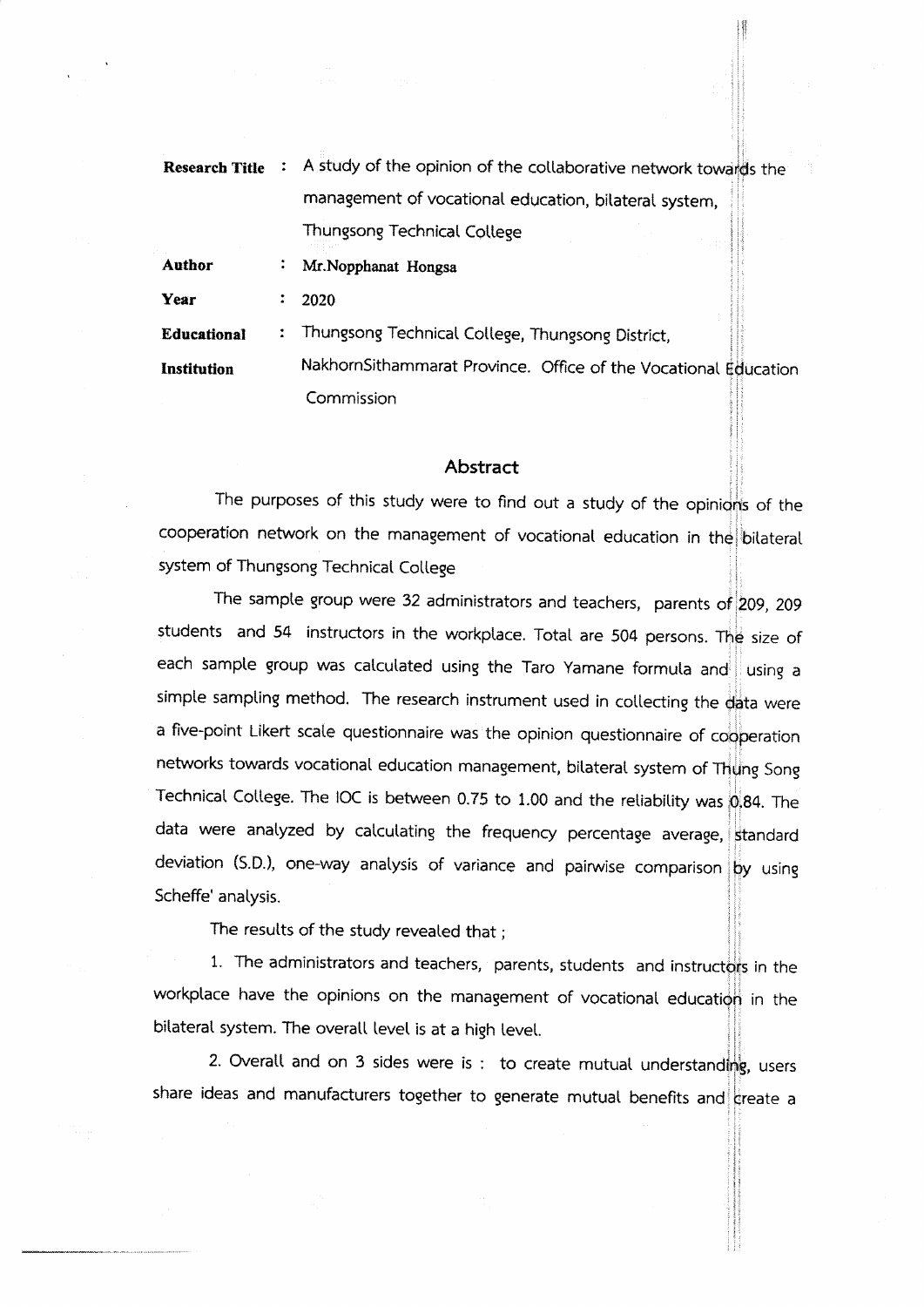common data exchange and database system. There was a statistically spnificant difference at the .05 level. And there are not different in terms of driving strategies into common practice, the network has been strengthened, create a support system to help each other and the relay exchanges and mutual learning.